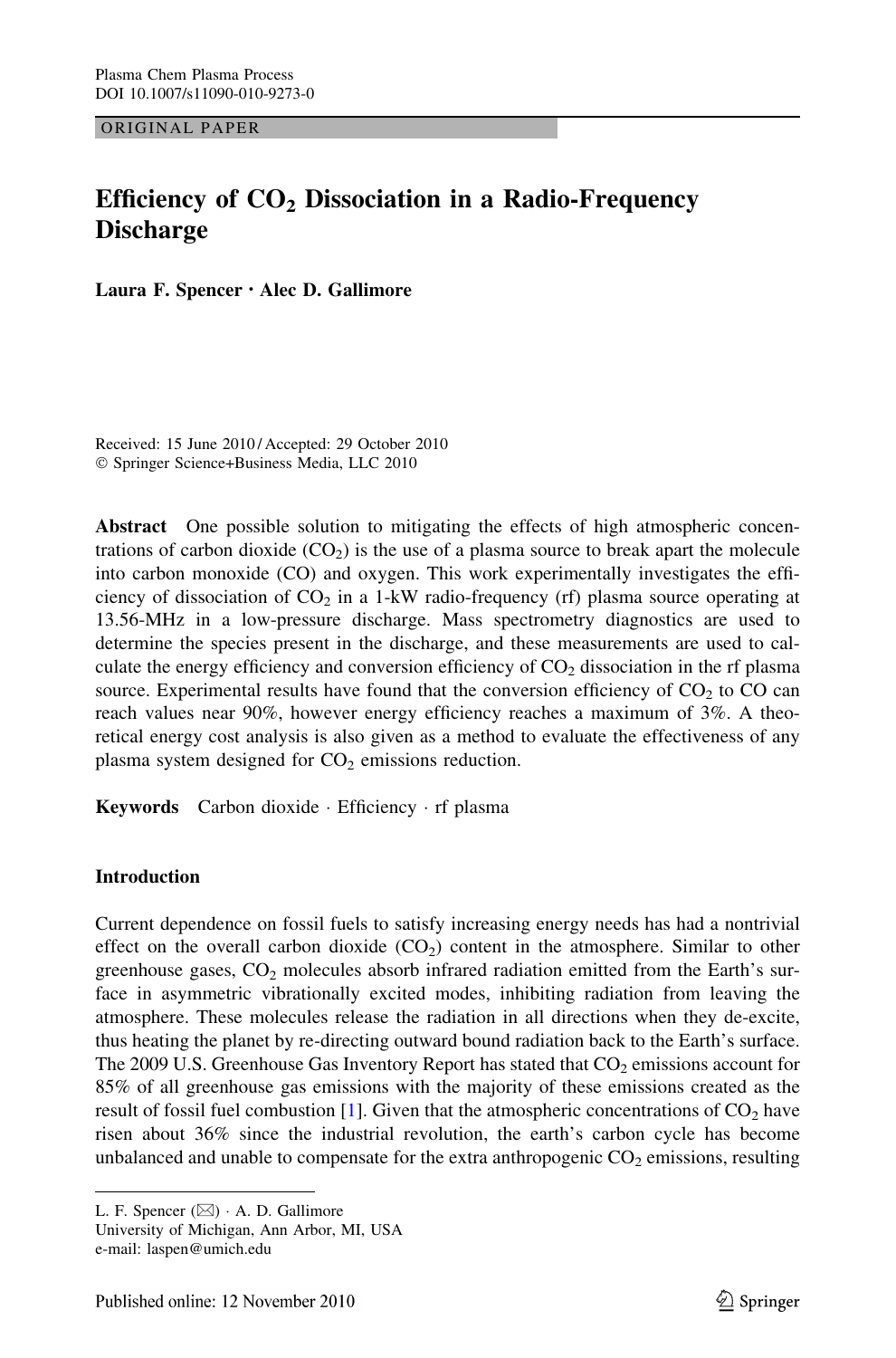<span id="page-1-0"></span>in climate change [\[1\]](#page-10-0). Several solutions have been proposed to mitigate the environmental effects of rising  $CO<sub>2</sub>$  emissions through both government policy and scientific innovation  $[2-5]$ . In particular, plasma-assisted  $CO<sub>2</sub>$  dissociation is receiving attention for its ability to use electron impact collisions as an unconventional catalyst for the reduction of  $CO<sub>2</sub>$ . Reports have shown the successful dissociation of  $CO<sub>2</sub>$  to carbon monoxide (CO) and oxygen in various plasma systems such as dielectric barrier discharges [\[6\]](#page-10-0), microwave discharges  $[7, 8]$  $[7, 8]$  $[7, 8]$  $[7, 8]$ , and glow discharges  $[9, 10]$  $[9, 10]$  $[9, 10]$  $[9, 10]$ .

The work presented here discusses the experimental investigation of  $CO<sub>2</sub>$  dissociation in a radio frequency (rf) plasma source operating at low pressure with and without the influence of an external magnetic field. The objective of the study is to determine the maximum efficiency of  $CO<sub>2</sub>$  dissociation in the described system and to evaluate the use of this technology for emissions reduction. This low-temperature plasma system was chosen because of the capability of obtaining high electron densities to increase electron collisions stimulating dissociation, and because the low gas temperature of the discharge protects CO and oxygen from reverse reactions by lowering the reaction rates, which otherwise would hinder the efficiency of the entire process. The total enthalpy of  $CO<sub>2</sub>$  decomposition can be represented by

$$
CO2 \rightarrow CO + \frac{1}{2}O2, \Delta H = 2.9 \text{ eV/mol}.
$$
 (1)

The above reaction is actually a two-step process that begins with breaking down carbon dioxide to carbon monoxide and atomic oxygen, and is completed when atomic oxygen forms molecular oxygen,  $O_2$ , through reaction with another neutral  $CO_2$  molecule to form a second CO molecule. From  $(1)$  we expect to find CO and  $O_2$  as the main products of dissociation in the rf plasma system.

# Experimental Setup

Experiments were performed in the Cathode Test Facility (CTF) at the Plasmadynamics and Electric Propulsion Laboratory (PEPL) located at the University of Michigan. CTF consists of a cylindrical vacuum chamber measuring 0.61 m in diameter and 2.44 m in length used in conjunction with an Edwards XDS 35i dry pump for chamber evacuation reaching a base pressure of less than 3 mtorr. The rf plasma source is mounted on the side of the chamber on a port measuring 15 cm in diameter. Gas is injected into the chamber via a 15-cm-diameter by 50-cm-long quartz tube vacuum sealed to the side of the chamber by a rubber O-ring.

# Plasma Source

The plasma source consists of a 13.56-MHz, 1-kW rf power supply connected to a double helix antenna via a pi-style matching network. The matching network reduces the reflected power to about 1% or less during operation. The antenna is wrapped around the quartz gas injection tube and is surrounded by three electromagnetic coils that provide an external peak magnetic field of 415 G along the centerline. The electromagnetic coils are powered by a Lambda DC power supply capable of outputting a maximum current of 60 A. While electron density and electron temperature measurements were not taken during these tests, previous experiments performed in CTF under similar operating conditions have found that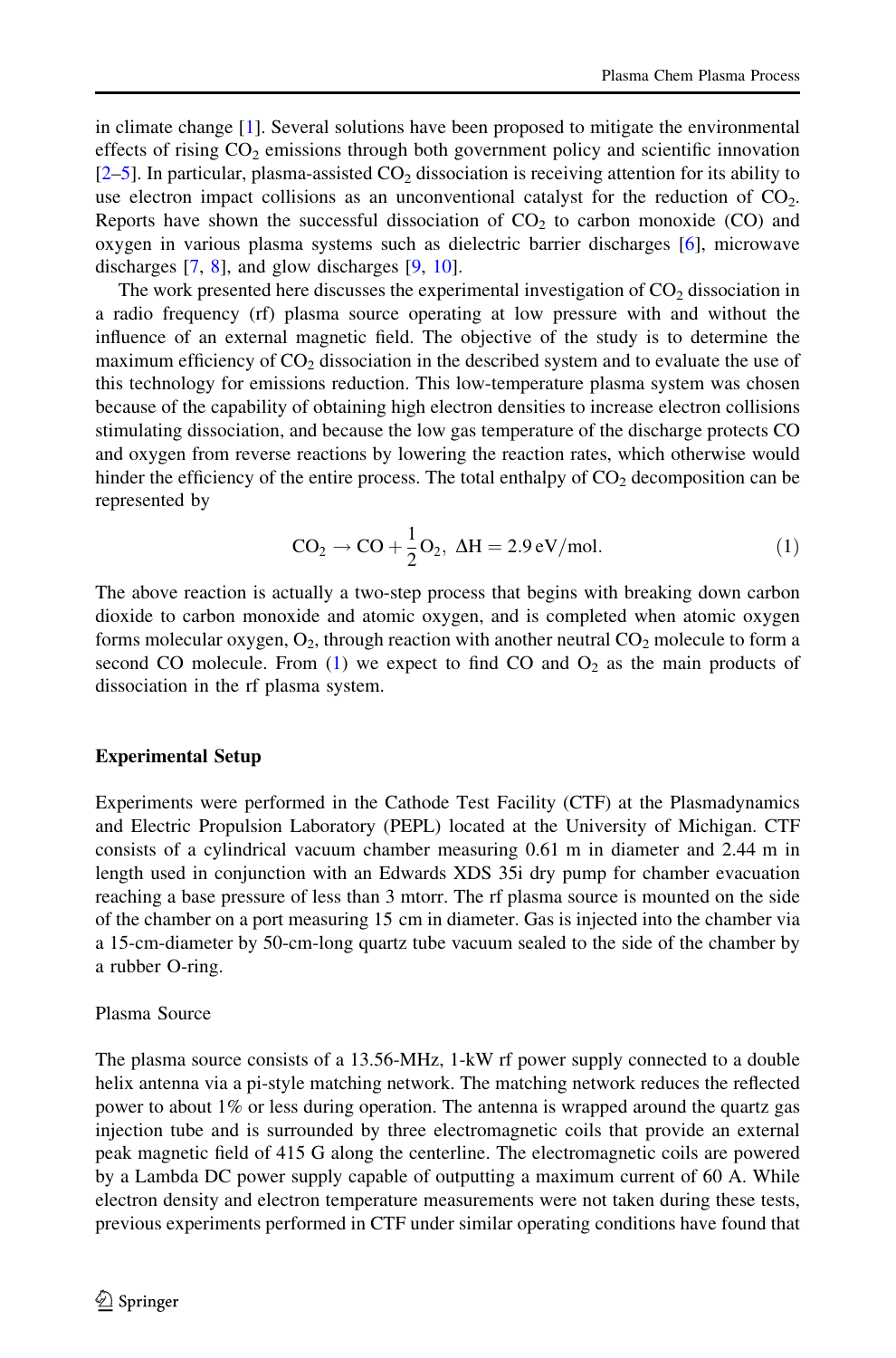the electron density is about  $10^{15} - 10^{17}$  m<sup>-3</sup> and electron temperature is typically in the range of 2–4 eV [[13](#page-10-0)].

## Residual Gas Analyzer

A Stanford Research Systems RGA100 residual gas analyzer is used in all experiments to identify the species present in the system. The maximum allowable operating pressure of the RGA is  $10^{-4}$  torr, which is much lower than the plasma discharge operating regime of 50–300 mtorr. To accommodate the pressure requirements of the RGA, a differentially pumped subchamber was attached to the top of CTF in which the RGA was housed, reaching a base pressure of  $10^{-9}$  torr. A variable leak valve is used to isolate the subchamber from the main plasma facility, while the subchamber is evacuated by a Varian V70LP turbomolecular pump. Figure 1 shows a diagram of the plasma source and the separate RGA chamber.

In order to extract quantitative information from RGA spectra, a calibration must be performed for each gas species to be identified in the plasma. The RGA was calibrated using the method described by Nguyen  $[11]$  $[11]$  $[11]$  in which a known fixed amount of argon flows



Fig. 1 a Diagram of plasma source, b diagram of differentially pumped RGA chamber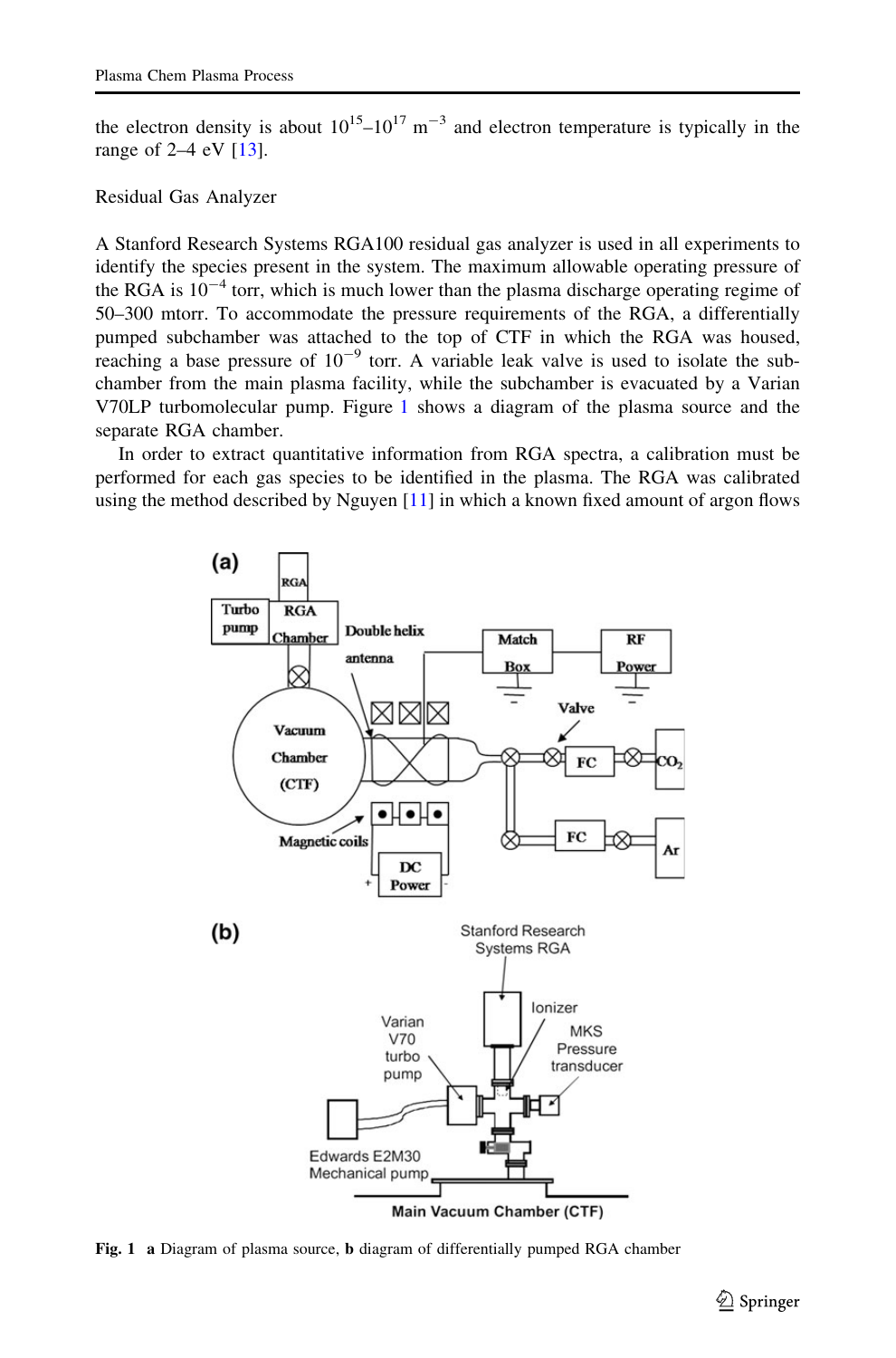into the plasma chamber with a varying amount of the target gas species (e.g. CO) to be identified. A calibration factor can be determined from the ratios of the partial pressure of Ar and the target gas and from the known flow rates of each gas. Once the calibration factor is found, a flow rate of the species created in the plasma discharge can be calculated from Eq. 2.

$$
\dot{m}_i = \frac{\dot{m}_{\text{Ar}}}{\text{CF}} \frac{P_i}{P_{\text{Ar}}} \tag{2}
$$

In Eq. 2,  $\dot{m}_i$  is the plasma produced flow rate of the species in question,  $\dot{m}_{\text{Ar}}$  is the constant flow rate of Ar, CF is the calibration factor,  $P_i$  is the partial pressure of the target species in question, while  $P_{\text{Ar}}$  is the partial pressure of Ar. The ratio of partial pressures can be plotted versus the ratio of flow rates for  $CO<sub>2</sub>$ , CO, and  $O<sub>2</sub>$  and a linear relationship should be found. The slope of the line represents CF.

## Error Analysis

For all RGA data presented here, results shown are the mean values of a sample of measurements. Error bars represent one standard deviation among the spread in the measurement sample. The sample size for the calibration data is three sets with three spectra for each data point. The sample size for the  $CO<sub>2</sub>$  plasma species measurements is two sets of data with three spectra for each data point.

#### Results and Discussion

To determine the optimal operating conditions for  $CO<sub>2</sub>$  dissociation in the rf discharge, three parameters were varied: flow rate of  $CO<sub>2</sub>$ , rf power, and magnetic field strength. All results are presented for the combined  $CO<sub>2</sub>/Ar$  plasma in which the flow rate of Ar remained constant at 10 sccm while the flow rate of  $CO<sub>2</sub>$  varied from 15 sccm up to 100 sccm. The flow rate of Ar was limited by the flow controller, which reached a maximum of 10 sccm. The flow rate of  $CO<sub>2</sub>$  was confined to 100 sccm to maintain a stable discharge. As the total flow rate increased, the pressure also increased inside the chamber and the discharge became harder to sustain at powers under 700 W. The total flow rate range corresponds to an operating pressure range of 80–280 mtorr in CTF. For this set of experiments we were concerned with characterizing the efficiency of  $CO<sub>2</sub>$  dissociation with  $CO<sub>2</sub>$  as the majority gas in the system. The addition of Ar was solely used as a calibration gas and thus the flow rate of Ar remained constant throughout all tests. By increasing the ratio of  $Ar/CO<sub>2</sub>$ , it is possible that more rf power would go into ionizing Ar, which is undesirable since we prefer all power to go into  $CO<sub>2</sub>$  dissociation to achieve high energy efficiency. RF power was manually set to 0, 250, 500, 750, and 1,000 W in random order, and the applied dc current for the magnetic coils was set to 0, 30, and 60 A for each flow rate.

The RGA identifies gas species present in the plasma by ionizing gas molecules inside the RGA head and separating the species according to the mass/charge ratio. Given that the atomic masses of CO and  $N_2$  are 28.0101 and 28.0134, respectively, the RGA is not capable of distinguishing between singly-ionized CO and singly-ionized  $N_2$ . To eliminate this ambiguity, a preliminary background scan was taken before any  $CO<sub>2</sub>$  flowed into the chamber. Assuming that there are no significant leaks in the vacuum system (a good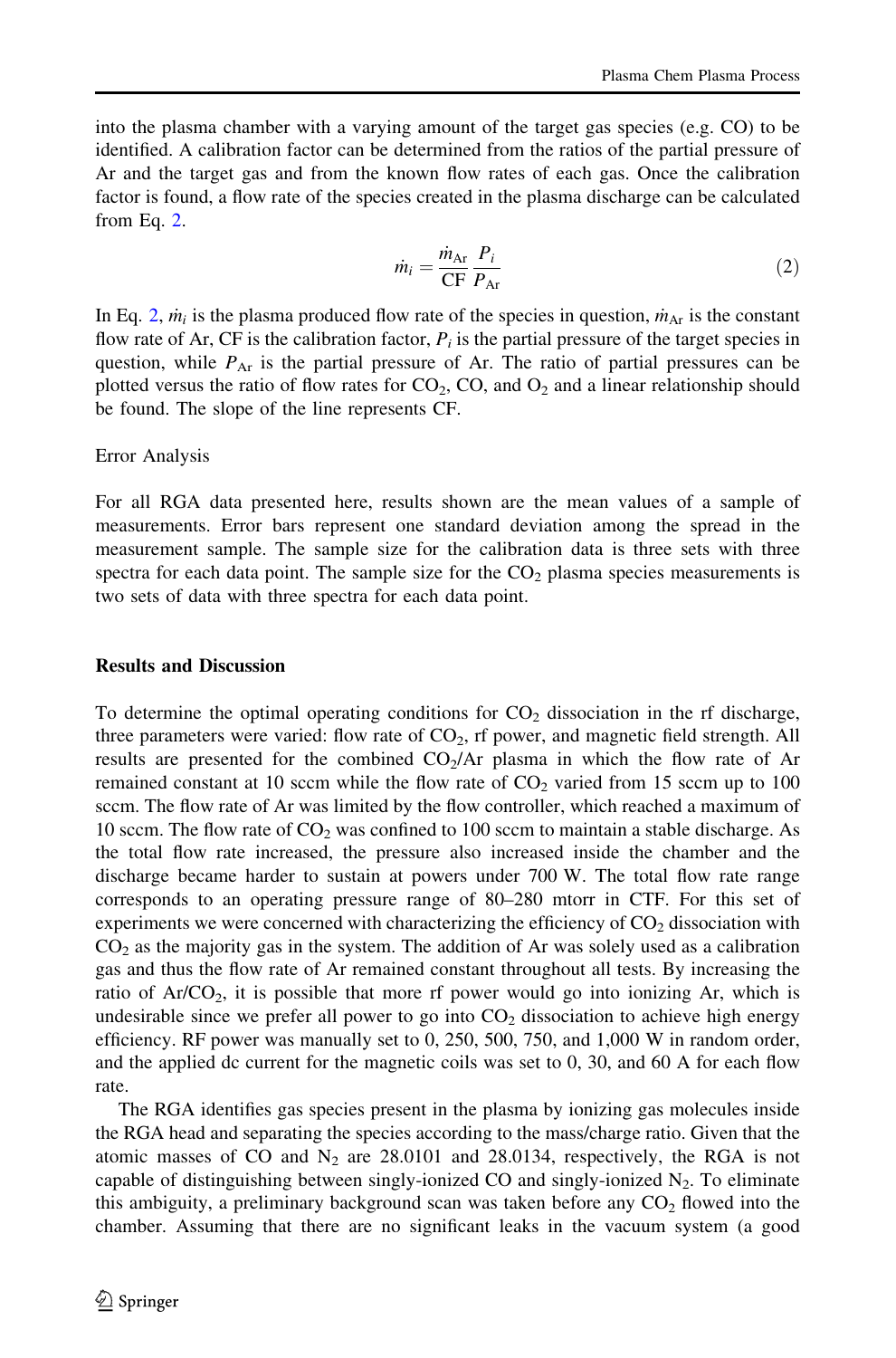assumption given the low base pressure), the partial pressure of  $N_2$  should not increase with the introduction of  $CO<sub>2</sub>$ . By subtracting the background scan from all subsequent scans, any resulting partial pressure measurements at the mass/charge ratio of 28 can be taken to correspond to singly-ionized CO.

Figure [2](#page-5-0) displays the results of the flow rate of species created in the plasma as a function of power with no external magnetic field applied. The input flow rates are shown for 15 sccm and 100 sccm of  $CO<sub>2</sub>$  with 10 sccm of Ar. The decline of the  $CO<sub>2</sub>$  flow rate is evident in all cases as well as the rise in  $CO$  and  $O<sub>2</sub>$  flow rates, indicating dissociation has occurred. From ([1](#page-1-0)) we expect the flow rate of CO to be twice the amount of the flow rate of O2, however at many of the data points the flow rate of CO is closer to three times that of  $O<sub>2</sub>$ . This imbalance can be explained by looking at the reaction kinetics of the system. The main reactions for the creation of oxygen start with  $CO_2 + M \rightarrow CO + O + M$ , which has a reaction rate on the order of  $10^{-7}$  cm<sup>3</sup>/s, and ends with  $CO_2 + O \rightarrow CO + O_2$  with a reaction rate of  $10^{-12}$  cm<sup>3</sup>/s. The second reaction is much slower than the first, leaving atomic oxygen to participate in the reverse reaction of  $O + CO \rightarrow CO_2$  before it can create O<sub>2</sub>. The process of O<sub>2</sub> dissociation,  $O_2 + M \rightarrow O + O + M$ , also has a high reaction rate on the order of  $10^{-8}$  cm<sup>3</sup>/s. Therefore, it is more probable that the recombination of atomic oxygen or the dissociation of molecular oxygen occurs before it reaches the RGA head for measurement. It is unlikely that CO further decomposed to carbon and oxygen because we would expect to see a decrease in the flow rate of CO if this were true. There is no decrease present in the cases shown here. Any amount of carbon that is made would presumably recombine with oxygen to form  $CO<sub>2</sub>$  or it would stick to the walls of the chamber.

# Applied Magnetic Field Effects

Previous studies of this rf plasma source have shown that the application of an axial magnetic field can produce two competing processes that will affect molecular dissociation. First, the magnetic field lines will confine electrons to the annular volume of the quartz tube closest to the antenna preventing electrons from diffusing to the core of the discharge. This can hinder electron impact reactions from taking place with  $CO<sub>2</sub>$  molecules. However, increasing electron confinement also increases the probability of electron collisions in the confined area that can lead to more electron attachment and dissociative attachment processes resulting in dissociation [\[13\]](#page-10-0). In Fig. [3,](#page-6-0) the effects of the applied magnetic field on the production of CO from  $CO<sub>2</sub>$  are shown for (a) 0 A of current and (b) 60 A of current. There is almost no difference between the two cases, indicating that the applied magnetic field has little effect on  $CO<sub>2</sub>$  dissociation. The only noticeable difference occurs at the highest flow rate of 100-sccm- $CO<sub>2</sub>$  at 1,000 W of input rf power in which case the production of CO increases from around 65 sccm for 0 A of current to about 78 sccm for 60 A of current. This may indicate that the plasma changes from a capacitive to inductive mode at higher flow rates when the magnetic field is applied. However, due to the ambiguous nature of the results, the effects of the applied magnetic field cannot be confirmed in this study.

# Energy and Conversion Efficiency

In order to determine the effectiveness of this rf discharge for  $CO<sub>2</sub>$  dissociation, the energy efficiency and conversion efficiency must be calculated. Energy efficiency,  $\eta$ , is defined in ([3\)](#page-5-0) where  $\Delta H$  is the dissociation enthalpy given as 2.9 eV/mol for CO<sub>2</sub> from [\(1\)](#page-1-0) and  $E_{\rm CO}$  is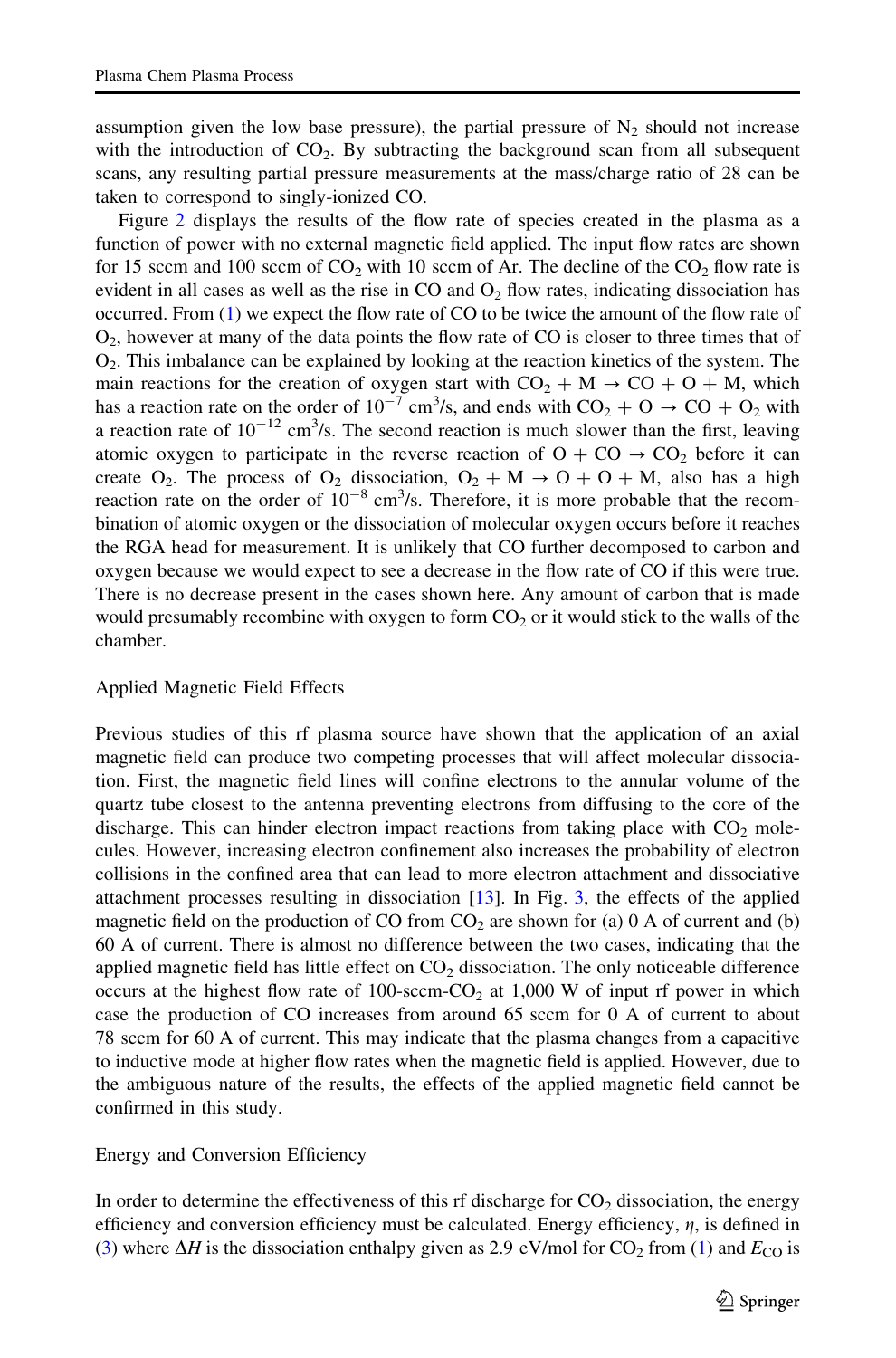<span id="page-5-0"></span>

the actual energy cost of one CO molecule in the system. The actual energy cost can be calculated by taking  $E_{\text{CO}} = E_v/\alpha$ , where  $E_v$  is the specific energy input in units of eV/mol and  $\alpha$  is the conversion efficiency in units of percentage.

$$
\eta = \frac{\Delta H}{E_{\rm CO}}\tag{3}
$$

$$
E_{\nu} = \frac{\text{power}}{\dot{m}_{\text{CO}_2\text{in}}} \text{ (eV/mol)} \tag{4}
$$

$$
\alpha = \frac{\dot{m}_{\text{COut}}}{\dot{m}_{\text{CO}_2\text{in}}} \tag{5}
$$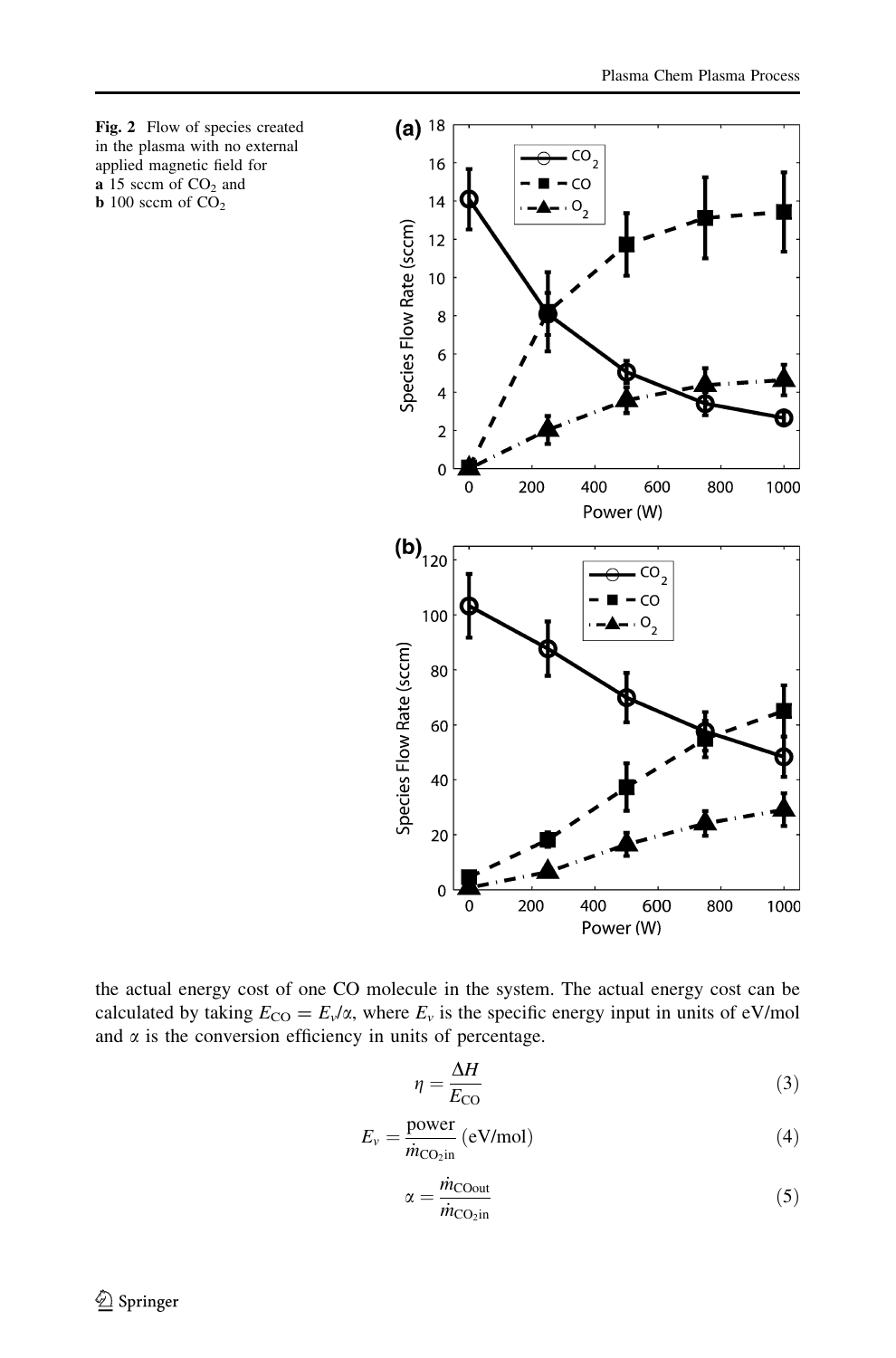<span id="page-6-0"></span>Fig. 3 The effect of the applied magnetic field on the production of CO is shown as a function of power for all flow rates ranging from  $15$ -sccm- $CO<sub>2</sub>$  to  $100$ -sccm- $CO<sub>2</sub>$  for **a** 0 A of current and **b** 60 A of current



Therefore the energy efficiency can be written as

$$
\eta = \alpha \cdot \frac{\Delta H}{E_v} = \dot{m}_{\text{C0out}} \cdot \frac{2.9}{\text{power}}.\tag{6}
$$

The results for the calculated efficiencies are shown in Figure [4](#page-7-0) plotted as a function of specific energy input. The highest energy efficiency achieved is only 3% for a flow rate of 100 sccm at 250 W of power corresponding to the lowest specific energy of 39 eV/mol. However, this operating condition also achieved one of the lowest conversion efficiencies of only 20%. As flow rates decrease, the energy efficiency also decreases while the conversion efficiency increases with respect to specific energy. The conversion efficiency reaches a maximum of about 90% for 15 sccm at 1,000 W corresponding to a high specific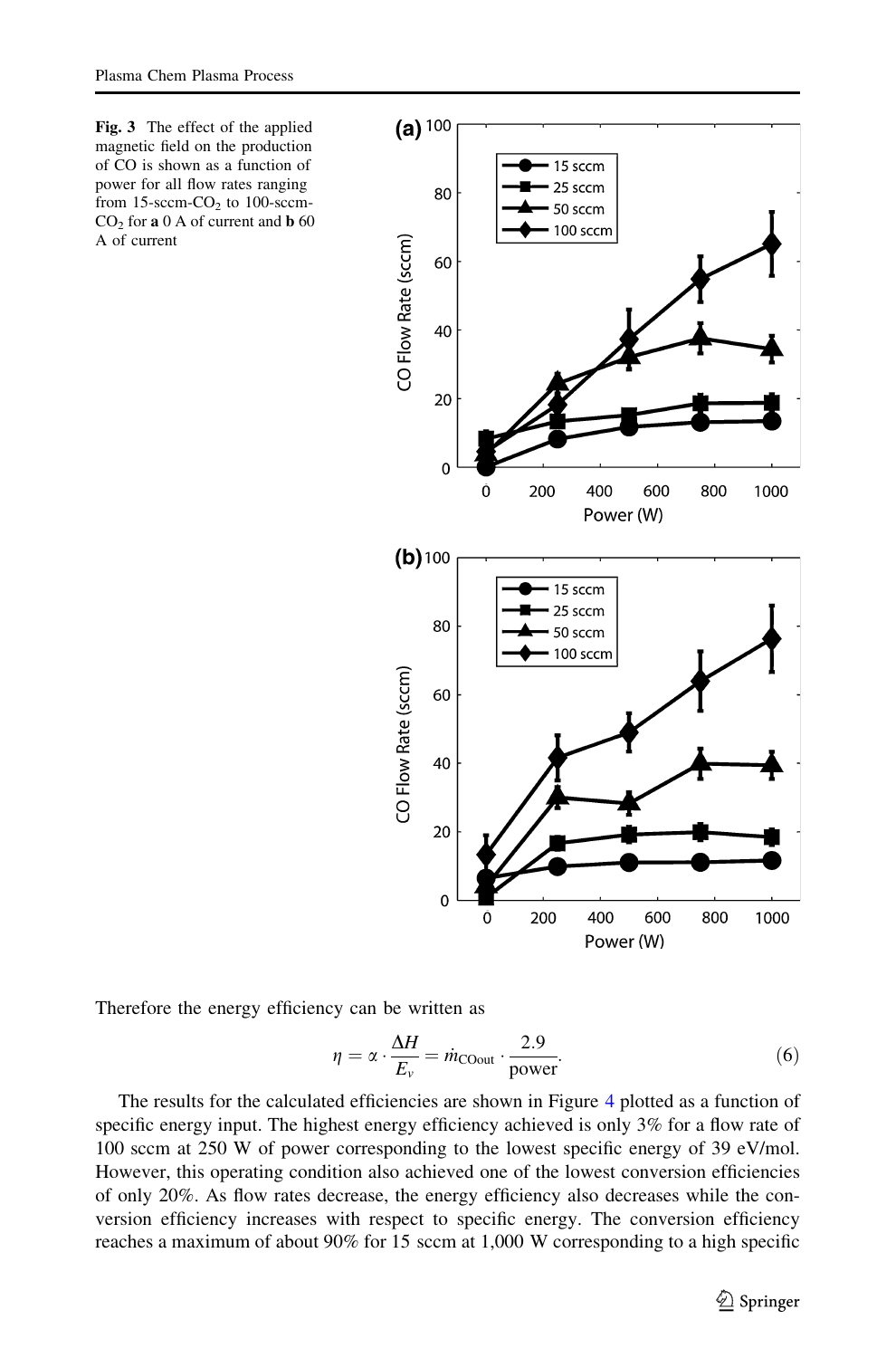<span id="page-7-0"></span>energy greater than 1,000 eV/mol. Given such a high specific energy, it is no surprise that the energy efficiency is very low, only about 0.2%. The inverse relationship between  $\eta$  and specific energy is evident in Fig. 4a as result of [\(6](#page-6-0)) where  $\eta \sim 1/E_v$ . In order to increase  $\eta$ the specific energy must decrease or the conversion efficiency must increase. However  $\alpha$  is not independent of  $E_v$ ; Figure 4b shows that  $\alpha$  increases as specific energy increases. Therefore if we try to increase  $\eta$  by decreasing  $E_{\nu}$ ,  $\alpha$  will consequently decrease as well, negating any effects the decrease in  $E_v$  may have on  $\eta$ . To successfully increase  $\eta$ , the plasma system must be able to increase the conversion degree without increasing the specific energy input, which essentially requires using techniques other than increasing the input power to increase  $\alpha$ . Until this can be accomplished, any plasma system built for  $CO<sub>2</sub>$ 

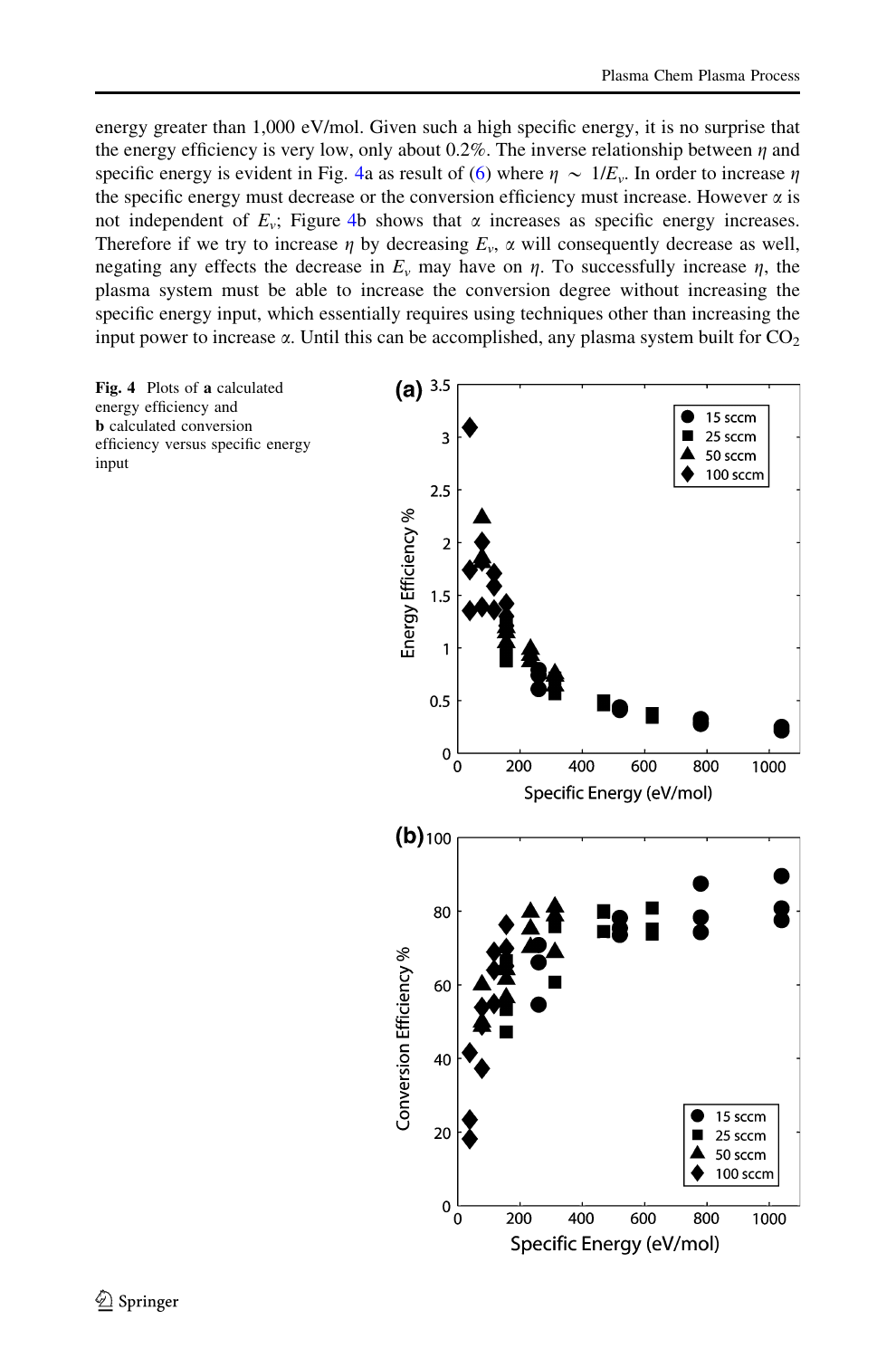dissociation will always encounter a trade-off between energy efficiency and conversion efficiency.

The low energy efficiency indicates that electronic excitation must be the dominant mechanism of dissociation in this system. Plasma assisted dissociation of molecules occurs through electron impact by vibrational and electronic excitation. Vibrational excitation is the most effective means for  $CO<sub>2</sub>$  dissociation because the process requires the least amount of energy. Plasma electrons excite low vibrational levels of the ground electronic state  $CO_2$  ( ${}^{1}\Sigma^{+}$ ), and these low-energy excited species participate in vibrational-vibrational (VV) energy exchange to create highly excited species with enough energy for dissociation to occur. The non-adiabatic dissociation of vibrationally excited  $CO<sub>2</sub>$  resulting from the transition  ${}^{1}\Sigma^{+} \rightarrow {}^{3}B_{2}$  shown in (7) requires only 5.5 eV/mol, which is the exact energy of the  $OC = O$  bond [\[12\]](#page-10-0). This is a non-direct multi-step process that takes place through VV quantum exchange.

$$
CO_2^*(^1\Sigma^+) \to CO_2^*(^3B_2) \to CO(^1\Sigma^+) + O(^3P)
$$
 (7)

From here, the electronically ground state oxygen atom that is created can participate in a secondary reaction with another vibrationally excited  $CO<sub>2</sub>$  molecule to create another  $CO$ molecule.

In contrast, dissociation by electronic excitation is a one-step process that results from just one collision shown in (8).

$$
e + \mathcal{CO}_2(^1\Sigma^+) \rightarrow \mathcal{CO}(a^3\Pi) + \mathcal{O}(3P) \tag{8}
$$

This dissociation mechanism is typically dominant in low-pressure discharges with high values of reduced electric field, which describes the operating conditions used in this experiment. Energy efficiency is limited in plasmas with dissociation via electronic excitation because the electron energy must exceed 8 eV for dissociation to occur via reaction (8), which is significantly higher than the  $OC = O$  bond energy [[12](#page-10-0)]. Also, the high electron energies required give rise to the excitation of various other states that do not contribute to dissociation, resulting in low energy efficiency.

## Energy Efficiency Requirements

To determine if  $CO<sub>2</sub>$  reduction in a low-pressure rf plasma discharge is valid for large-scale applications aimed at reducing atmospheric  $CO<sub>2</sub>$  emissions, it is necessary to understand the energy efficiency requirements for such a system to be profitable from an energy standpoint. Therefore energy required to dissociate  $CO<sub>2</sub>$  will be compared with how much energy is released from burning natural gas and coal, and we will discuss how much  $CO<sub>2</sub>$  is emitted from burning these fossil fuels. Normally all of the energy released during the combustion of coal and methane would be used to power a specific process. Here we will propose using a portion of that released energy to dissociate the molecules of  $CO<sub>2</sub>$  produced during the process, creating a system in which fossil fuels can still be used to produce energy while simultaneously dissociating the  $CO<sub>2</sub>$  molecules that are a result of producing this energy.

From  $(1)$  we know that a plasma system used for  $CO<sub>2</sub>$  dissociation will require a cost of at least 2.[9](#page-9-0) eV for every  $CO_2$  reduced to CO. Equation 9 describes the combustion of methane  $(CH_4)$ , which releases 891 kJ/mol of energy, equivalent to 9.25 eV/mol, and creates one molecule of  $CO<sub>2</sub>$  for every molecule of  $CH<sub>4</sub>$  burned. However, we must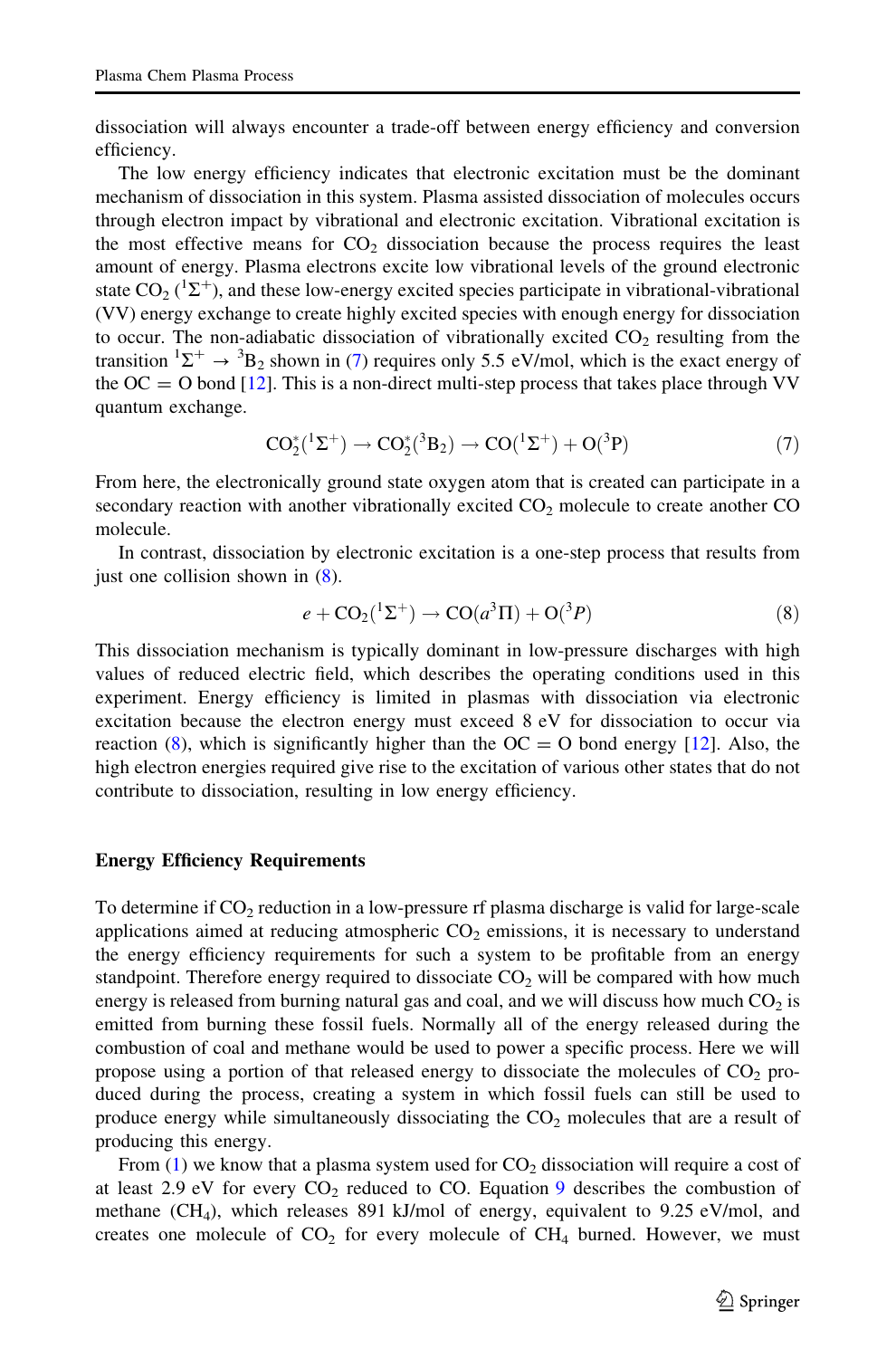<span id="page-9-0"></span>consider the conversion efficiency of the natural gas power plant, which can reach as high as 60%, leaving us with only 5.55 eV/mol of energy to be consumed.

$$
CH_4 + 2O_2 \rightarrow CO_2 + 2H_2O + (-891 \text{ kJ/mol})
$$
\n(9)

If the plasma system is 100% energy efficient, only 2.9 eV is required to dissociate the one molecule of  $CO<sub>2</sub>$  created by the combustion of one methane molecule. We propose that the remaining 5.55 eV released from methane combustion will be used to 'pay' for the dissociation of  $CO<sub>2</sub>$ . By subtracting the 2.9 eV needed to reduce  $CO<sub>2</sub>$  to CO from the total energy output of methane combustion, the resulting net energy gain is 2.65 eV. This 2.65 eV of energy can be considered 'clean' energy and free of any carbon footprint because the  $CO<sub>2</sub>$  molecule that is normally emitted into the atmosphere has been dissociated with the energy from combustion. However, realistically the system will not be 100% efficient. With this information, a minimum level of energy efficiency can be defined such that the system will "break even" (i.e. 5.55 eV is released from combustion and 5.55 eV is used to produce one molecule of CO from  $CO<sub>2</sub>$ ). Using [\(3](#page-5-0)) as the definition of energy efficiency with  $E_{\text{CO}} = 5.55$  eV/mol (recall that  $E_{\text{CO}}$  is the actual energy cost of one CO molecule in the system), we find that  $\eta_{min} = 52\%$ . If we can lower the energy cost of producing one CO molecule, thereby increasing the energy efficiency greater than  $n_{min}$ , this will result in an overall net energy gain for the system. For example in the work presented by Rusanov et al. [\[14\]](#page-10-0), a 2.4 GHz microwave plasma system operating at moderate pressure of 50–200 torr with up to 1.7 kW of microwave power was able to achieve an energy efficiency of 80%. This will result in a net energy gain of 1.9 eV.

A similar analysis can be performed for the combustion of charcoal. Equation 10 describes charcoal combustion, which releases 393 kJ/mol of energy, equivalent to 4 eV/mol, and creates one molecule of  $CO<sub>2</sub>$  for each molecule of carbon burned. However, the conversion efficiency of coal power plants is only around 35%, leaving just 1.4 eV/mol.

$$
C + O_2 \rightarrow CO_2 + (-393 \text{ kJ/mol}) \tag{10}
$$

If the plasma system is 100% energy efficient, then 2.9 eV/mol is needed to dissociate CO2, which is already more than the remaining energy gained from coal combustion. Therefore, there will be a net energy loss if this method is applied for reducing emissions from coal combustion.

This analysis has not included the energy conversion efficiency of the chosen plasma system, which could introduce an additional 50% loss into the calculations, making this technology undesirable for the reduction of  $CO<sub>2</sub>$  emissions from any fossil fuel source. A better option may be to use renewable energy sources such as wind or solar power, which do not release any carbon into the atmosphere.

## Conclusion

A low-pressure rf plasma source has experimentally shown the capability of dissociating  $CO<sub>2</sub>$  to  $CO$  and  $O<sub>2</sub>$ . While the discharge can generate high conversion efficiencies near 90%, the energy efficiency is less than 3% for almost all operating conditions. Therefore this plasma system is not a good candidate for  $CO<sub>2</sub>$  emission reductions for either coal or natural gas combustion processes. However, a plasma system that is capable of achieving  $\eta > 52\%$  (e.g., microwave discharge) has the possibility to be apply this technology to natural gas combustion while still achieving a net energy output. Experimental results have